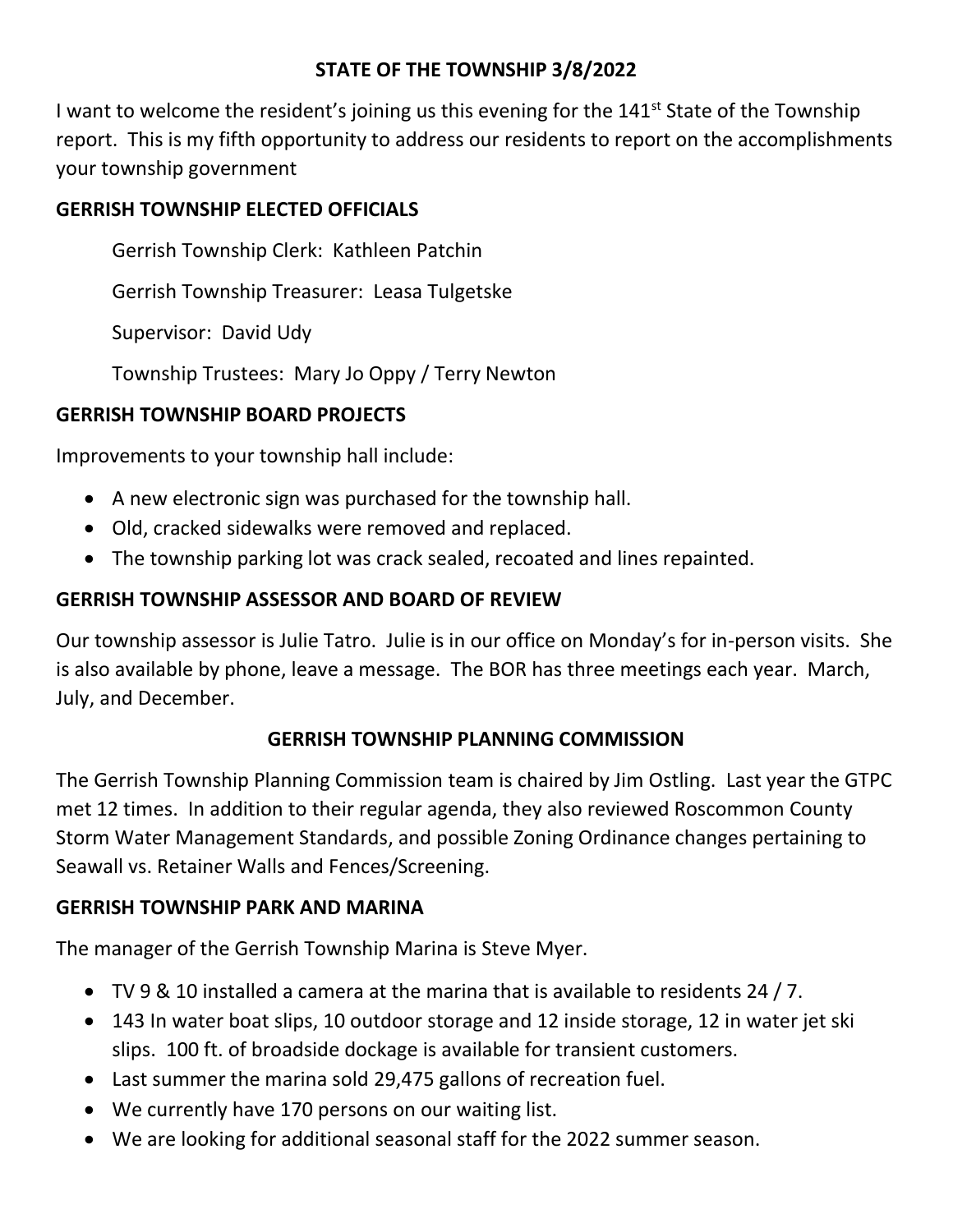• Of special note, not one dollar of Gerrish Township tax revenue is used to fund the purchase and operation of the marina.

#### **GERRISH TOWNSHIP PARK**

In 2021 60 yards of beach sand was delivered to refresh the beach area.

#### **GERRISH TOWNSHIP BUILDING AND ZONING**

Jason Janson is our township Building and Zoning administrator.

Permits Issued: Building 118 Electrical 119 Mechanical 82 Plumbing 27

#### **GERRISH TOWNSHIP POLICE DEPARTMENT**

The Gerrish Township Police Department is commanded by Chief Brian Hill.

#### **DEPARTMENT STAFFING**

• Currently the Department is funded for a staff of seven full-time Officers, one full time Administrative Clerk and one part-time Custodian. The Department maintains administrative hours from 7:00 a.m. – 3:30 p.m. Monday through Friday. The office has no administrative hours on the weekend. At all times, an Officer is available through the Roscommon County Central Dispatch.

#### **TECHNOLOGY UPDATES**

- The GTPD upgraded our Automated External Defibrillators that we carry in each patrol car.
- In the fall of 2021, Chief Hill applied for a Small Rural and Tribal grant in preparation of bringing Body Worn Cameras to each Officer. The department has been selected to receive up to \$2,000.00 per camera per officer.

#### **Building and Grounds**

- The Department parking lot area was crack sealed, re-coated and lines repainted.
- GTPD secured the cost quotes of replacing our 25 yr. old full building generator which we have planned for replacement in 2022.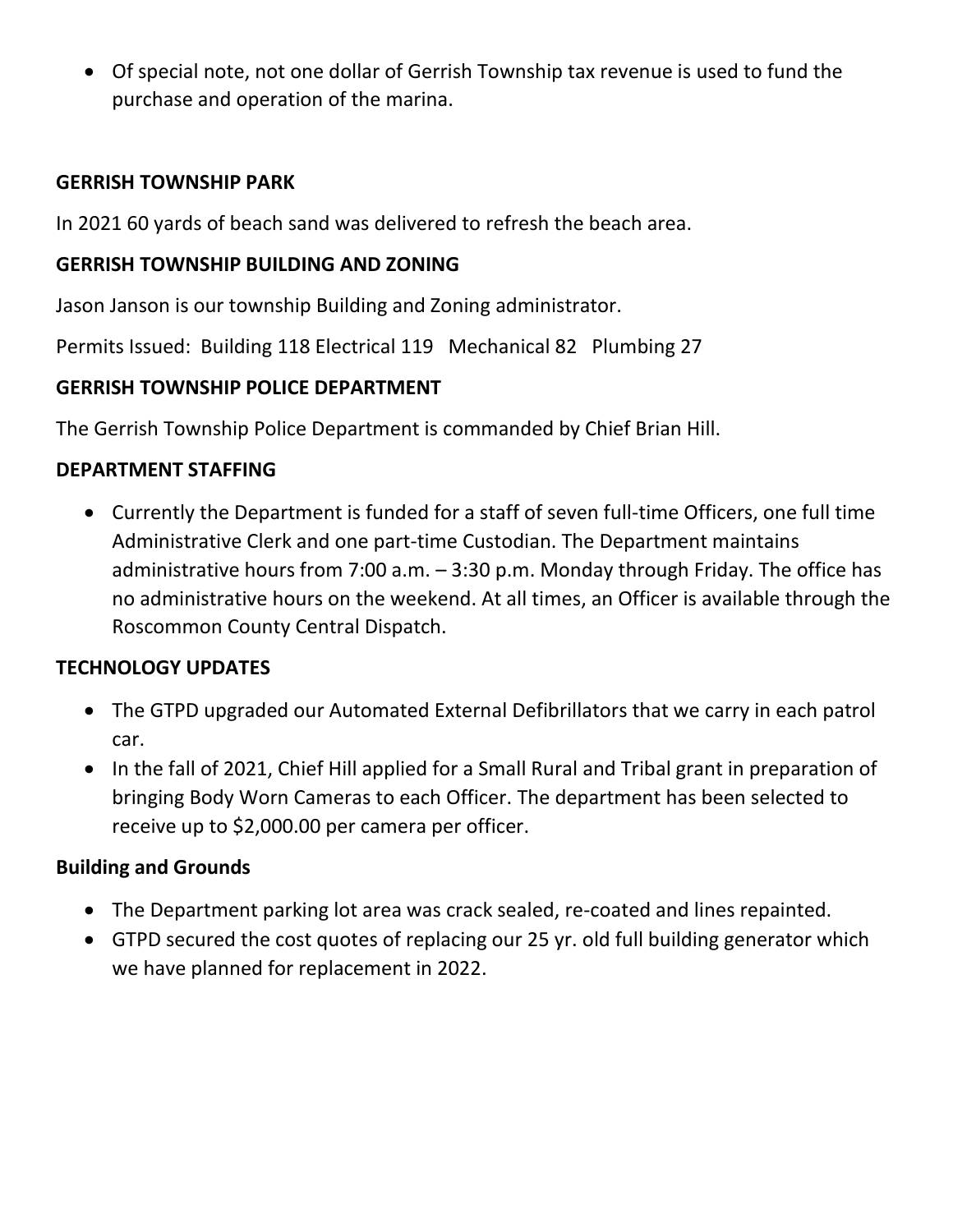### **TRAINING**

- This year, GTPD recorded a total of 721 hours of training in various topics during the year.
- Officers received Firearms training in the Spring and Fall. Both classroom and Range firing occurred with all the Department carried firearms.
- Officers received training on a new approach by the Community Mental Health agency.
- One of our Officers became a certified Child Safety Seat Technician to work with the Child Protection Council in safety inspections and proper installation of seats as required.

### **COMMUNITY PARTNERSHIPS AND COLLABORATION ITEMS IN 2021**

- Gerrish Township Trunk-or-Treat
- The department continues its work with our Gerrish Township Community Emergency Response Team (CERT)
- The department hosted our  $12<sup>th</sup>$  Annual Golf Outing and fundraiser at the Redwood Golf Course which netted \$3,928.94 towards our continued benevolent activities yearly in the Township.
- The department hosted a "Glow Golf" Fundraiser at Ye Olde Country Club where we raised a total of \$1,492.14 towards our continued benevolent activities yearly in the Township.
- This year's Annual Law Enforcement Torch Run for Michigan Special Olympics raised \$2,300.00 toward the project for our local and state athletes.
- Additionally, the department delivered our  $20<sup>th</sup>$  Annual Shop-With-A-Cop program providing Christmas for 7 full families with 18 children and 9 adults were served with an expense of \$4,560.00.
- GTPD and CERT assisted the Roscommon Area Christian Ministries with their monthly Food Distributions servicing 2736 families and 6053 individuals and distributed 212,664 pounds of food.
- We continued our partnership with the Tip of the Mitt Watershed Council in collecting and properly disposing of the collected discarded prescription drugs. We are currently averaging over 100 lbs. a year that are discarded in our drug drop box.

## **STATISTICS AND INFORMATION OF INTEREST**

The Gerrish Township Public Safety Team generated various responses to 3053 Events/Calls for Service per Central Dispatch statistics.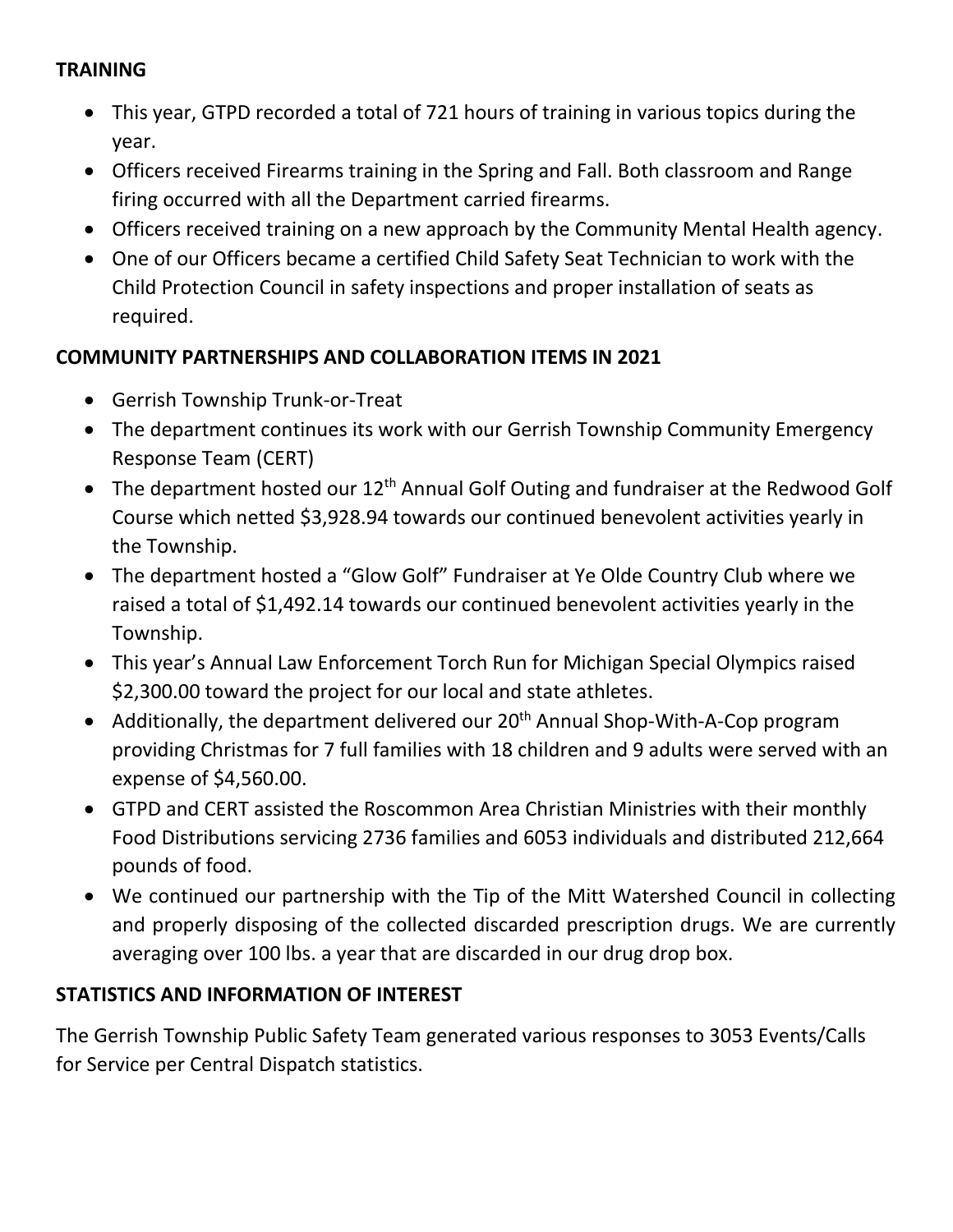### **GERRISH TOWNSHIP FIRE / EMS**

The Gerrish Township Fire / EMS is commanded by Chief Jim Fisher

- The department saw a huge increase in calls for service. 88 additional calls over any year in the past, that's an increase of 16% over last year.
- During this past year the department has started looking at long-range planning for facility needs. A committee of department staff, community members, planning commission and board members met several times, reviewed our current facilities, and looked at future needs for the department.
- During the year the department applied for several grants to replace or refurbish the Safety Education Trailer and are working with the Grayling City and Township FD and the Richfield Township FD on this project.

#### **FACILITIES REPAIRS AND IMPROVEMENTS**

- The flooring in the kitchen/meeting room was replaced. The old brown worn out carpet and tile were replaced with an industrial vinyl flooring.
- The department members also donated their time to paint the entire kitchen/meeting room, offices, and doors.
- The cement entryway pad at the south door and the front garage apron were becoming a safety hazard and were removed and replaced.
- Ambulance #232 has been replaced this year and was a 2008 Chevrolet with approximately 110,000 miles. The new Ambulance is a 2021 Ford F350 truck chassis with an updated box design to better fit our operational needs.

#### **TECHNOLOGY**

We recently signed an agreement with First Due an incident reporting and response application. This product will replace several of our current web-based tools.

#### **STAFFING**

| Paramedic/Firefighter                           |                |
|-------------------------------------------------|----------------|
| Paramedic                                       | 2              |
| <b>Emergency Medical Technician (EMT)</b>       | 2              |
| <b>EMT/Firefighter</b>                          | 6              |
| Firefighter II                                  | 7              |
| Fire Officer III                                | 3              |
| <b>EMS Instructor Coordinator</b>               | 5              |
| <b>Firefighters Training Council Instructor</b> | $\overline{2}$ |
| Ice Rescue Technician                           |                |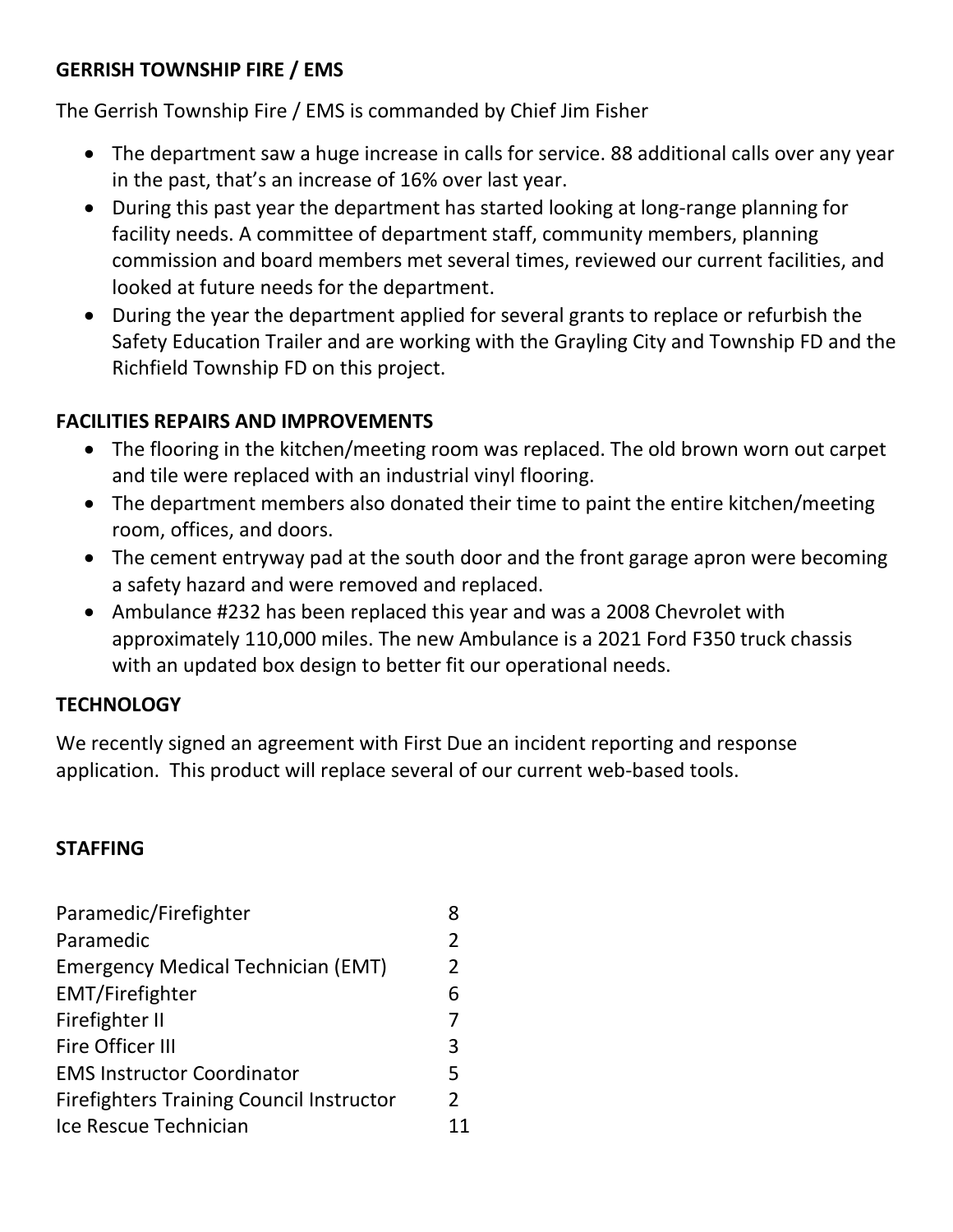| <b>EMS and Fire Calls for Service</b> |     |                              |     |
|---------------------------------------|-----|------------------------------|-----|
| <b>Year:2021</b>                      |     |                              |     |
| <b>EMS</b>                            |     | <b>Fire</b>                  |     |
| <b>Medical</b>                        | 318 | <b>Structure</b>             | 6   |
| Trauma/Accident                       | 115 | Wildland                     | 5   |
| <b>Medical assist</b>                 | 49  | Powerline                    | 43  |
| Standby                               | 6   | <b>Vehicle Accident/Fire</b> | 27  |
| Cancelled                             | 18  | Gas Leak                     | 8   |
| <b>Alarms</b>                         | 8   | Standby                      | 10  |
| <b>Total:</b>                         | 514 | Alarms/Good Intent           | 16  |
|                                       |     | Ice/Water/Other Rescue       | 4   |
| Intercept                             | 45  | <b>Public Education</b>      | 8   |
| <b>Non-Transport</b>                  | 136 | <b>Assist EMS/Police</b>     | 5   |
|                                       |     | <b>Total:</b>                | 132 |
| <b>Mutual Aid</b>                     |     | 76                           |     |

• The department has been working closely with other fire departments from both Roscommon and Crawford Counties to improve mutual aid response.

### **Listed below are many of the events that we hosted or participated in during 2021:**

- ❖ Higgins Lake Sunrise Run
- ❖ 4 th of July Parade in the Village
- ❖ 4 th of July standby at South Higgins Lake State Park
- ❖ Gerrish Fire/EMS Department Open House
- ❖ Firemen's memorial Service, past chiefs John Patchin and Ralph Desloover names placed on wall
- ❖ EMS Stand-By at Roscommon High School Football Games
- ❖ Fire Prevention Week at area Schools
- ❖ Gerrish Township Trunk or Treat
- ❖ Northern Michigan Children's Assessment Center (Christmas Tree Auction)
- ❖ 52 smoke detector and 24 carbon monoxide detectors were distributed and installed
- ❖ 2 CPR and AED training for local groups
- ❖ Assisted with Roscommon Area Food Distribution throughout the year
- ❖ Rotary downtown cleanup

Stuff the Ambulance (December) – Raised over \$800 and a large quantity of infant and child supplies for the Crawford-Roscommon Child Protection Council Baby Shower program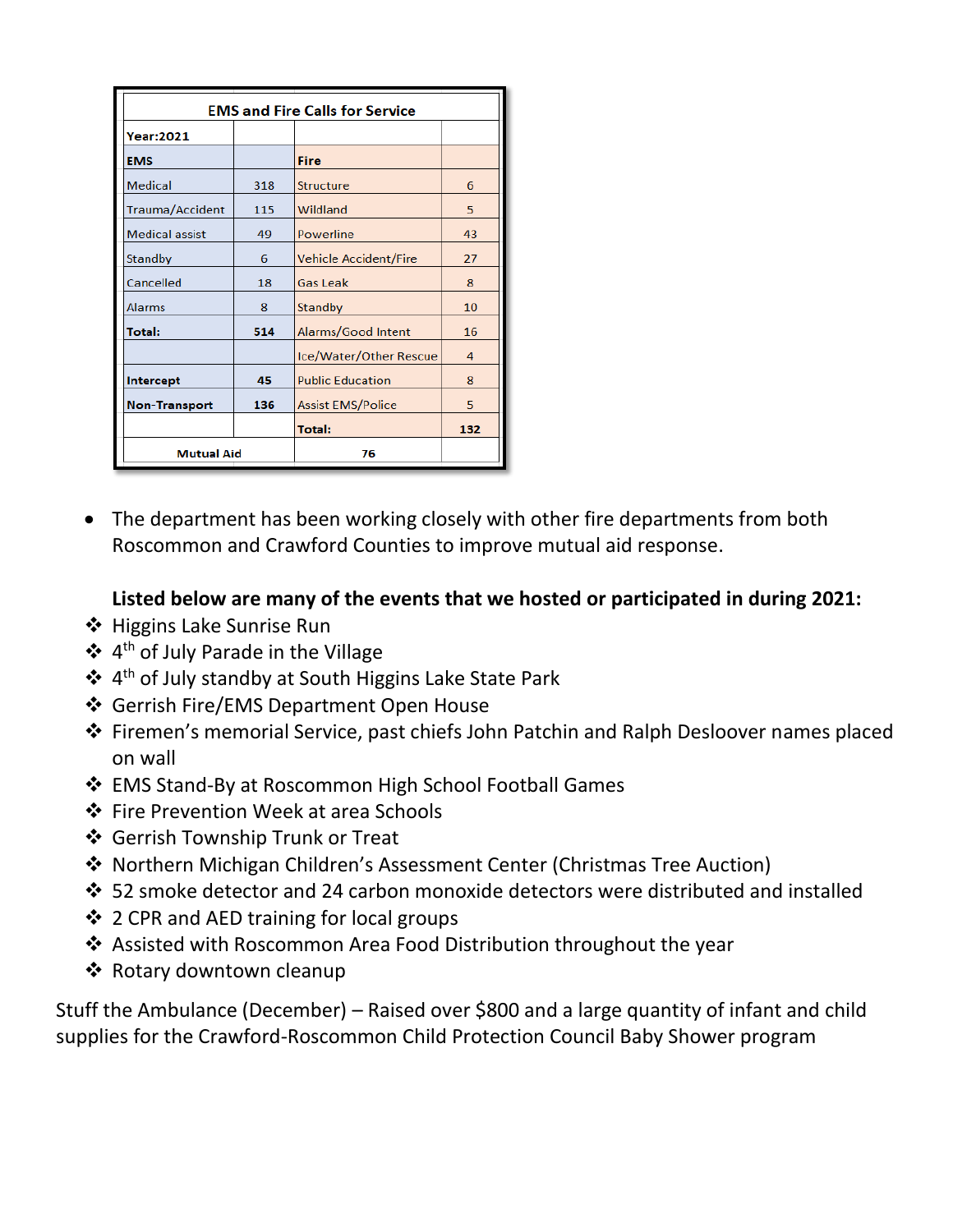#### **"Neighbors with Police…Caring Together for Our Community."**

- Last year the ACT-NOW Annual meeting and Picnic was held at the Gerrish Township Community Park Marina. 70 residents attended.
- This past year, GTPD and ACT-NOW have partnered to award two graduating seniors of the Roscommon High School \$1000.00 scholarships each to the university/college of their choice.
- Shop-With-A-Cop
- Trunk-Or-Treat at the Middle School
- Kids Helping Kids Christmas
- Spring / Fall Road Clean-up

### **CERT (COMMUNITY EMERGENCY RESPONSE TEAM)**

- Each month we assisted the Roscommon Area Christian Ministries' Food Distributions at the RAPS [Roscommon Area Public Schools] Bus Depot, by providing traffic control.
- Seven of our members attended CPR/AED training.
- Five of our members attended a virtual Pipeline Safety training meeting.
- Six of members attended First Aid Training.
- We helped with Safety and Traffic control at the annual Higgins Lake Sunrise Run.
- One of our members helped patrol the grounds for the Independence Day Fireworks.
- We had a Team Training session in August, where ten of our members participated.
- Four of our team members assisted with the Law Enforcement Torch Run.
- Five CERT members assisted with traffic control at the Michigan Firemen's Memorial Parade.
- We had six members help with traffic crowd and traffic control at the Roscommon Bucks Homecoming Parade.
- Seven CERT members assisted at the Gerrish Township Trunk or Treat event.
- Six helped at Christmas in the Village.

#### **SANITARY SEWER PROJECT**

The GLUA (Gerrish Lyon Utility Authority) continues to gather information relating to a sanitary sewer project. Last year in August and October, the GLUA held two special meetings at the Roscommon High School Auditorium. Presenters at these meetings were representatives from our engineering team, scientists, municipal advisors, GLUA board members and legal representatives. Over 200+ residents attended each meeting. In addition, the GLUA board has continued to hold monthly special public meetings to discuss the business at hand, and residents in attendance asked questions of our engineers and guest speakers. All Gerrish Township residents received sewer project information as a part of the Gerrish Gazette that is